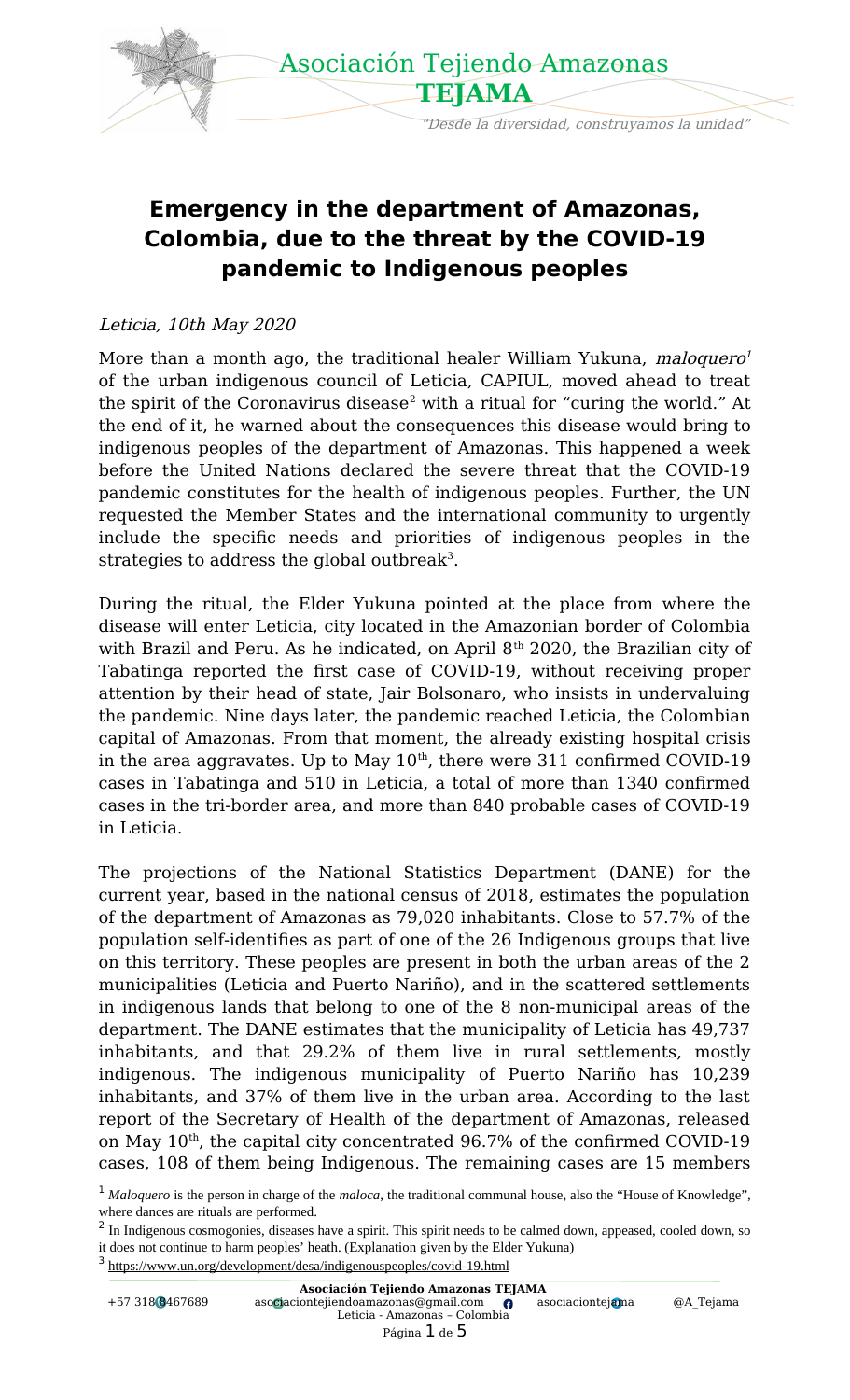

of 4 different Indigenous groups. In sum, the report shows that, to that date, the lives of 123 Indigenous peoples of the department are threatened by the outbreak. Additionally, we may not lose sight of the cases that have yet to be confirmed or identified.

As of May  $8<sup>th</sup>$ , the official reports account for more than 1193 confirmed cases of COVID-19 in the tri-border area, including: 430 confirmed cases, 1021 probable cases, 21 deaths, and 23 deaths under study, all in Leticia. Of those 21 deceased, 4 are reported to be Indigenous by the local government authorities, although the monitoring by Tejama and the National Indigenous Organization of Colombia (ONIC) count a total of 12. These discrepancies in numbers reflect the ongoing problem of not including Indigenous peoples in urban context in many of the official census and current COVID-19 reports.

The last two reports about COVID-19 released by the Secretary of Health of Amazonas have made an attempt to differentiate when the confirmed cases are linked to Indigenous peoples. However, it is not clear yet to which ethnic groups these peoples are part of, how many have deceased, how many are possible cases and to which neighborhood or organization the affected urban Indigenous belong to. Only in the city of Leticia there are more than 8,000 Indigenous peoples. As a consequence of the lack of statistic information about the infection spread among the urban Indigenous, wrong decisions may be executed, in detriment of the effectivity of the implementation of the protocol that has been designed to protect the health of the Indigenous peoples of the department, and limiting the ability of the Traditional Indigenous Authorities (AATIs) and Indigenous councils to manage key information to respond to the emergency.

So far, apparently, the pandemic has not reached other indigenous territories of the Colombian Amazonas. However, there is a latent risk for infection along the borders of Brazil and Peru, in theory closed since March  $17<sup>th</sup>$ . The family ties and the social and economic relationships woven between the border settlements persist despite attempts of a quarantine, that has been in place for more than a month in Colombia. Sadly, the local governments of Leticia and Tabatinga have been unable to contain the spread of COVID-19 in the border areas due to a lack of transborder policies and coordinated prevention measures. As a result, the fast proliferation of sick people has saturated the attention capacity of the health centers in the area.

Ironically, the COVID-19 has allowed to make visible the social, economic, political and cultural gaps that for many years the Colombian State has left unneatened, and which affect directly to the daily lives of the indigenous population. Assuming homogeneity in these conditions has caused big impacts in the community lives of the Indigenous. For those who have been in Indigenous communities, in the *malocas* and the *mambeaderos<sup>[4](#page-1-0)</sup>*, even if only in Leticia, know that many of the activities indigenous peoples carry on take place in small spaces like the Houses of Knowledge (*malocas*) the multifamily households, mambeaderos and communal headquarters. In

<span id="page-1-0"></span><sup>4</sup> *Mambeadero* is the place where *mambe* (coca powder) is produce and consumed, and conversations take place.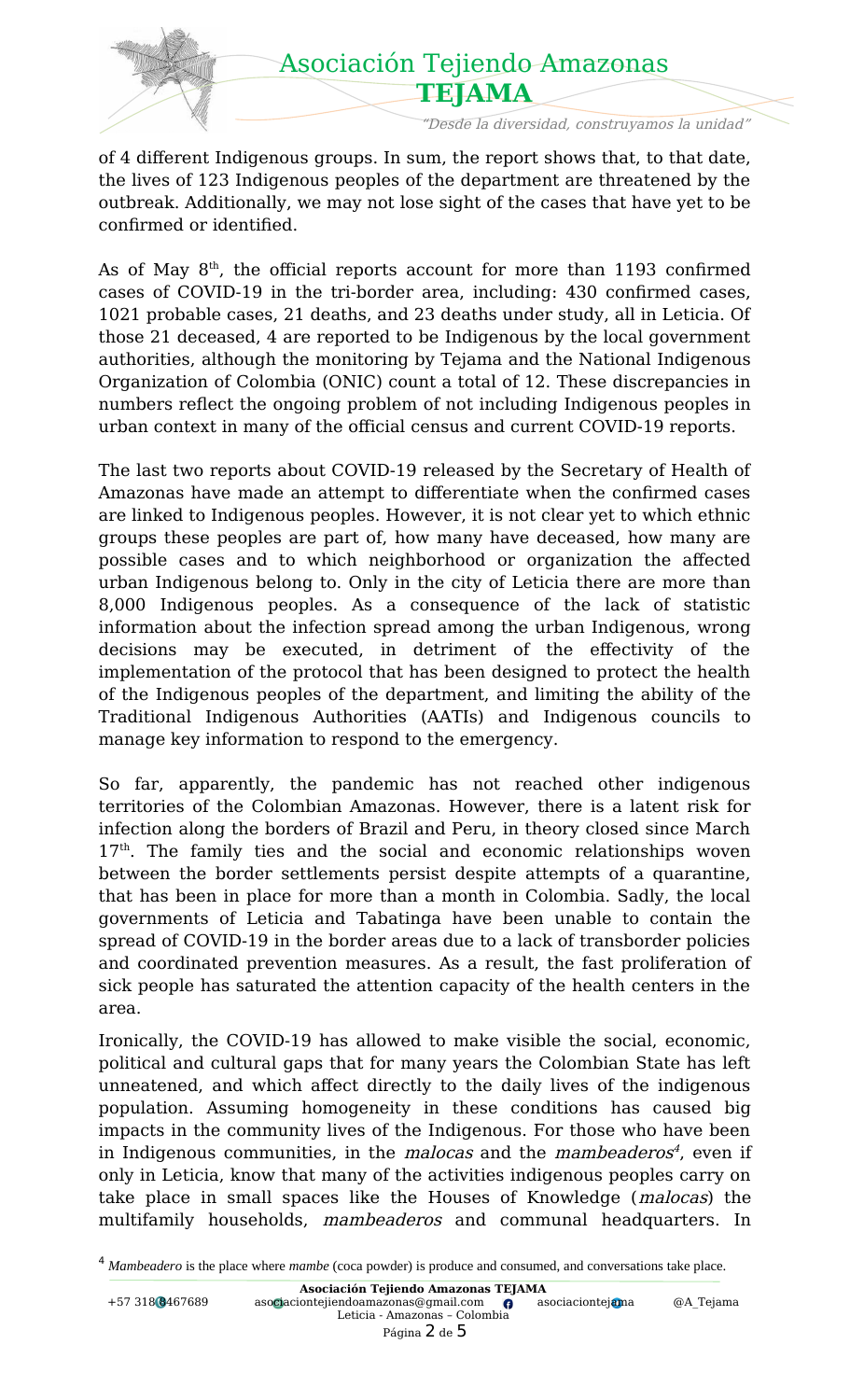

these places, food, *mambe, ambil, caguana<sup>[5](#page-2-0)</sup>,* and others, are shared from hand to hand. All these activities encompass the cultural universe of Indigenous peoples.

Because of all these, the contention measures against the virus are shortsighted. It is unrealistic to expect Indigenous peoples to suddenly change their cultural and social habits. Even less to expect Indigenous family members to not go out to the streets seeking for their families' daily sustenance. Despite the quarantine intention, this situation has continued during the pandemic, largely, due to the lack of an effective attention and firm commitment to improve the living conditions of the low income, marginalized and most vulnerable peoples.

With the first case of COVID-19 in Leticia, the crisis that for years has been afflicting the city's Hospital "San Rafael" has become evident. This is the only public health center in the department. Unfortunately, this situation has caused that, in 15 days, the outbreak took the lives of 7 people, and possible 13 others. Some of them were not able to even be assisted by medical personnel, or, under such dire conditions been transferred to Bogotá. These human losses, the quick spread of the virus, the collapse of the health systems in the tri-border, and the limitations that the Amazonian population face to be properly assisted during the quarantine, all has triggered this serious emergency in the Amazonas.

In the past days, the call SOS Amazonas has contributed to the intervention of the national government in the management of the hospital in Leticia, as there were not even minimum conditions to assist sick patients with COVID-19 or any other disease. Regardless, the municipality of Puerto Nariño and the non-municipal areas, present worse conditions to face COVID-19 than Leticia. These areas have severe difficulties for medical attention as a result of the long distances between indigenous communities and the urban centers. Therefore, if urgent and coordinated measures that are appropriate for the reality of the region are not taken soon, the indigenous communities along the Amazon borders and in their territories will face tremendous hardships.

#### **Call to Action**

In the face of the emergency that we are living in Leticia, the members of the organization Tejiendo Amazonas – Tejama, we make an alert call for the imminent threat that COVID-19 represents for the health of the Indigenous population that lives in the urban areas and the Indigenous territories of the Amazon. As children, grandchildren and inhabitants of this territory, we join to the call of Elder William Yukuna and other traditional authorities of the department of Amazonas. It is mandatory to take urgent and differential measures that guarantee the care and protection of Indigenous peoples' lives, and by extension, of their territories.

<span id="page-2-0"></span><sup>5</sup> *Mambe* and *ambil* are ritual substances made of coca and tabaco, respectively, and *caguana* is an Indigenous drink made of manioc starch and fruit juice or water.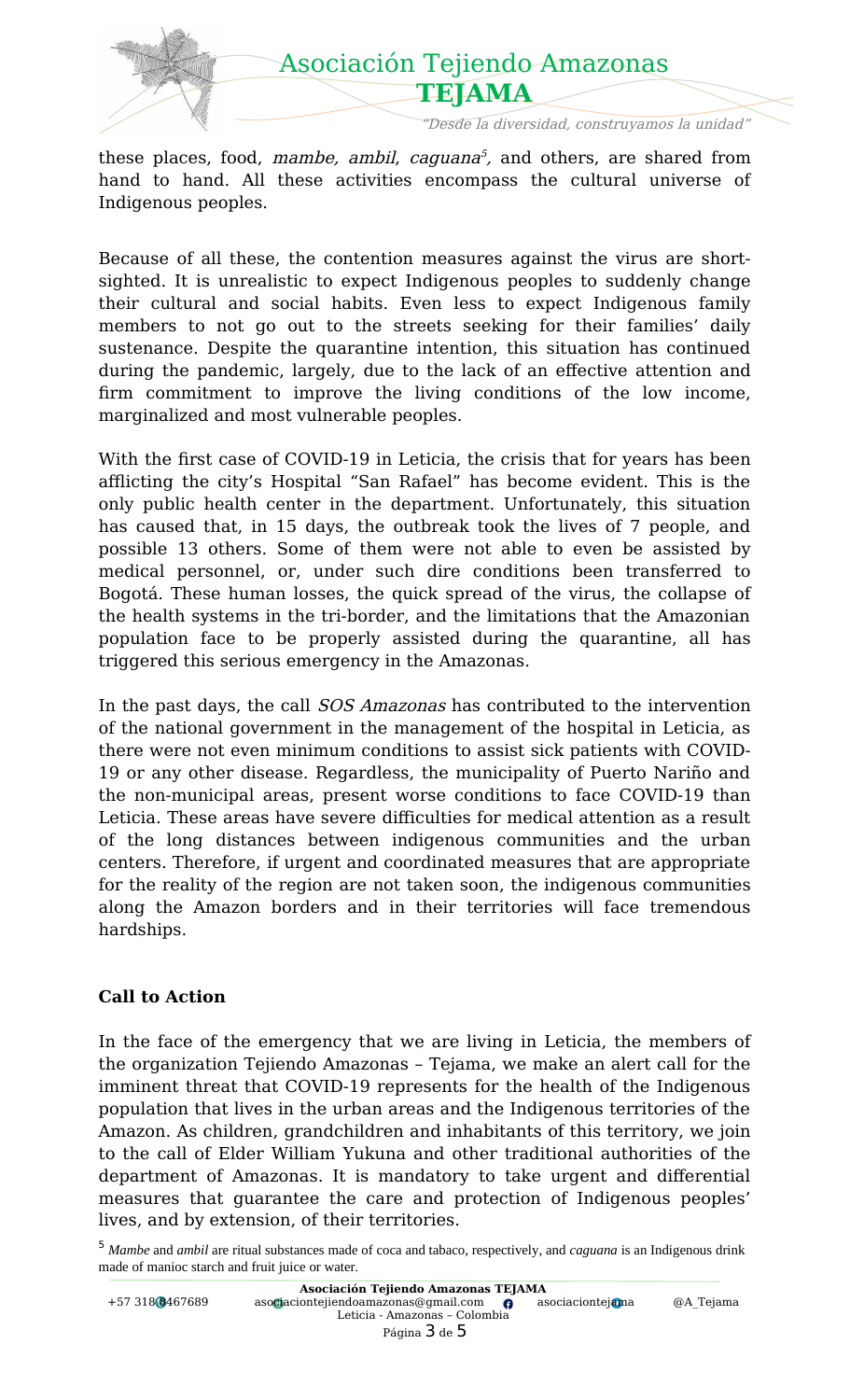

By these means, we communicate the call of Indigenous voices to the National and Local Government, so that they immediately respond to the crisis that could cause, again, the ethnocide of the Indigenous peoples of the Colombian Amazon. We request that the Colombian and border governmental agencies take action with commitment and in coordination with the Indigenous Organizations and Councils, and other social, private and public, organizations. Likewise, we make a call to the international community and international organizations so that they help to combat the dark scenario caused by the impacts of COVID-19 in the region, especially on Indigenous peoples, with actions of technical, scientific, and financial cooperation.

It is undeniable that to defeat and overcome this situation, greater efforts and measures of mitigation with intercultural focus are required, in order to respond to the reality of this region of Colombia. In that sense, we highlight as indispensable that the governmental institutions manage communication strategies and assistance with a differential approach towards Indigenous population, taking care of their needs and priorities that have already been expressed by the Indigenous organizations. In addition, we request that the policies and protocols developed by Indigenous authorities are immediately socialized and implemented, and that the actions carried out by the local communities are strengthened in order to counter the impacts of this crisis on the Amazonian population.

This is an emergency call, but also one of hope. Once we join the efforts of the citizens, and the ones of the civil, indigenous, local, national and international organizations to win this unexpected battle that threatens the lives of the Amazonian population, our family. We hope that our voice will be heard through different means and in different spaces, with the aim of having an impact towards immediate action that responds to the needs of Indigenous communities. We trust that, together, we can overcome this crisis and mitigate its consequences.



Photo: Angela López-Urrego

# **Asociación Tejiendo Amazonas – TEJAMA**

**Asociación Tejiendo Amazonas TEJAMA**<br>iontejiendoamazonas@gmail.com **O** asociaciontejama +57 318 8467689 [asociaciontejiendoamazonas@gmail.com](mailto:asociaciontejiendoamazonas@gmail.com) [asociaciontejama](about:blank) [@A\\_Tejama](https://twitter.com/A_Tejama) Leticia - Amazonas – Colombia Página 4 de 5